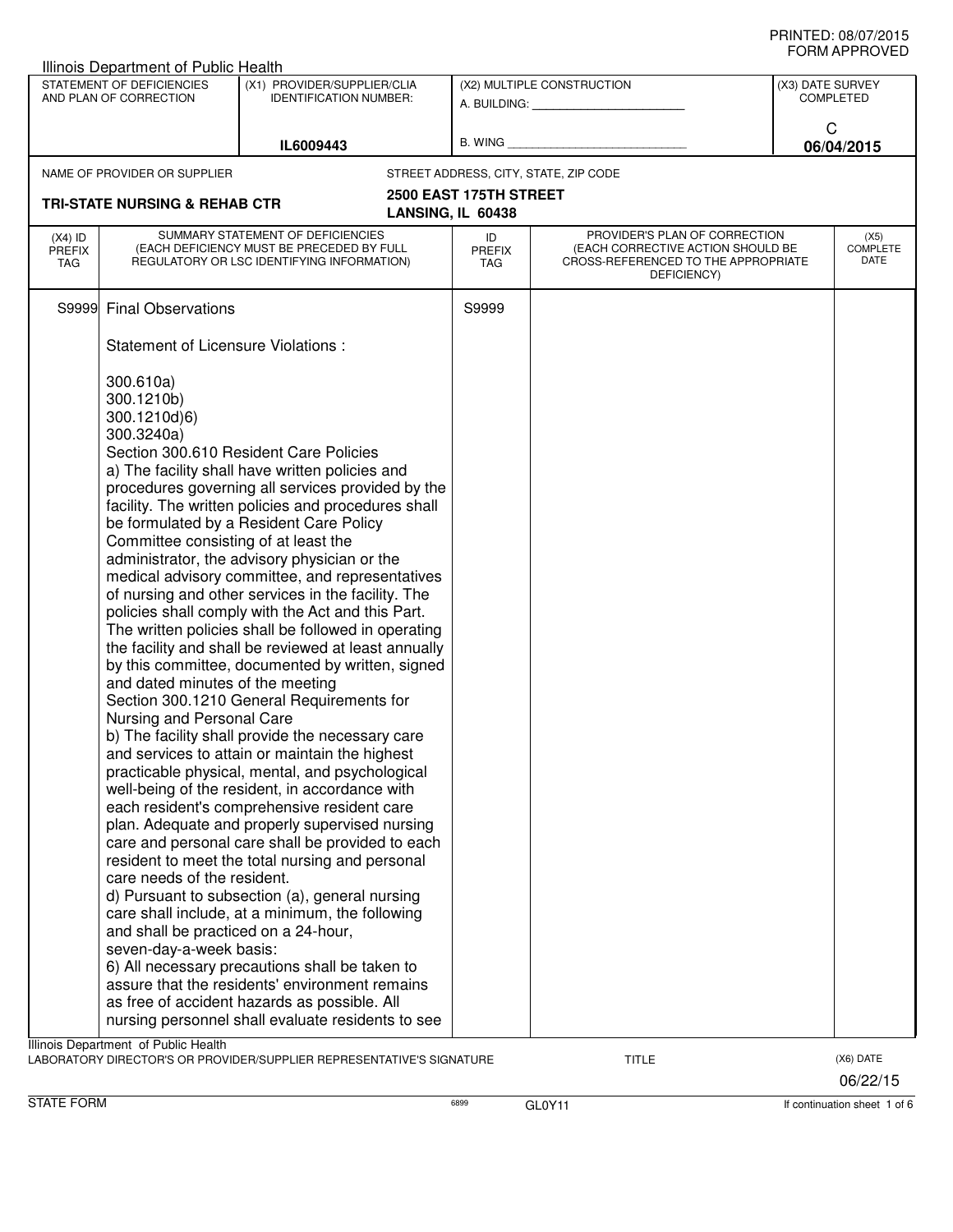|                                                                                                                     | Illinois Department of Public Health                                                                               |                                                                                                                                                                                                                                                                                                                                                                                                                                                                                                                                                              |                                                         |                                                                                                                          |                 |                                 |
|---------------------------------------------------------------------------------------------------------------------|--------------------------------------------------------------------------------------------------------------------|--------------------------------------------------------------------------------------------------------------------------------------------------------------------------------------------------------------------------------------------------------------------------------------------------------------------------------------------------------------------------------------------------------------------------------------------------------------------------------------------------------------------------------------------------------------|---------------------------------------------------------|--------------------------------------------------------------------------------------------------------------------------|-----------------|---------------------------------|
| STATEMENT OF DEFICIENCIES<br>(X1) PROVIDER/SUPPLIER/CLIA<br>AND PLAN OF CORRECTION<br><b>IDENTIFICATION NUMBER:</b> |                                                                                                                    |                                                                                                                                                                                                                                                                                                                                                                                                                                                                                                                                                              | (X2) MULTIPLE CONSTRUCTION<br>A. BUILDING: A. BUILDING: | (X3) DATE SURVEY<br><b>COMPLETED</b>                                                                                     |                 |                                 |
|                                                                                                                     |                                                                                                                    | IL6009443                                                                                                                                                                                                                                                                                                                                                                                                                                                                                                                                                    | B. WING                                                 |                                                                                                                          | C<br>06/04/2015 |                                 |
|                                                                                                                     | NAME OF PROVIDER OR SUPPLIER                                                                                       |                                                                                                                                                                                                                                                                                                                                                                                                                                                                                                                                                              |                                                         | STREET ADDRESS, CITY, STATE, ZIP CODE                                                                                    |                 |                                 |
|                                                                                                                     | <b>TRI-STATE NURSING &amp; REHAB CTR</b>                                                                           |                                                                                                                                                                                                                                                                                                                                                                                                                                                                                                                                                              | 2500 EAST 175TH STREET<br>LANSING, IL 60438             |                                                                                                                          |                 |                                 |
| $(X4)$ ID<br><b>PREFIX</b><br>TAG                                                                                   |                                                                                                                    | SUMMARY STATEMENT OF DEFICIENCIES<br>(EACH DEFICIENCY MUST BE PRECEDED BY FULL<br>REGULATORY OR LSC IDENTIFYING INFORMATION)                                                                                                                                                                                                                                                                                                                                                                                                                                 | ID<br><b>PREFIX</b><br>TAG                              | PROVIDER'S PLAN OF CORRECTION<br>(EACH CORRECTIVE ACTION SHOULD BE<br>CROSS-REFERENCED TO THE APPROPRIATE<br>DEFICIENCY) |                 | (X5)<br><b>COMPLETE</b><br>DATE |
| S9999                                                                                                               | Continued From page 1                                                                                              |                                                                                                                                                                                                                                                                                                                                                                                                                                                                                                                                                              | S9999                                                   |                                                                                                                          |                 |                                 |
|                                                                                                                     | and assistance to prevent accidents.<br>Section 300.3240 Abuse and Neglect<br>resident. (Section 2-107 of the Act) | that each resident receives adequate supervision<br>a) An owner, licensee, administrator, employee or<br>agent of a facility shall not abuse or neglect a                                                                                                                                                                                                                                                                                                                                                                                                    |                                                         |                                                                                                                          |                 |                                 |
|                                                                                                                     | stitches.                                                                                                          | Based on observation, interview, and record<br>review the facility failed to perform a safe<br>mechanical lift transfer according to the<br>manufacture's instruction, ensuring arms were<br>inside the lift sling, for 1 of 3 residents (R1)<br>reviewed for reportable injuries in the sample of<br>3. As a result R1's left forearm became wedged<br>underneath the wheelchair armrest while being<br>raised by the lift, caused a jagged laceration<br>measuring 5 centimeters (cm) long and 1.5 cm<br>deep, and required transfer to the hospital for 7 |                                                         |                                                                                                                          |                 |                                 |
|                                                                                                                     | Findings include:                                                                                                  |                                                                                                                                                                                                                                                                                                                                                                                                                                                                                                                                                              |                                                         |                                                                                                                          |                 |                                 |
|                                                                                                                     | area.                                                                                                              | On 6/2/15 at 2:25pm, E4(Nurse) changed the<br>dressing to R1's left forearm. R1 has a 5 cm<br>jagged laceration with 7 stitches to the top of the<br>left forearm approximately 3 cm above the wrist                                                                                                                                                                                                                                                                                                                                                         |                                                         |                                                                                                                          |                 |                                 |
|                                                                                                                     | reminders to keep them there.                                                                                      | On 6/2/15 at 3:05pm, E10(Nurse Aide) and<br>E11 (Nurse Aide) transferred R1 from the<br>wheelchair to the bed using a mechanical lift. E11<br>instructed R1 to cross arms across her chest. R1<br>followed E11's directions without hesitation or                                                                                                                                                                                                                                                                                                            |                                                         |                                                                                                                          |                 |                                 |
|                                                                                                                     | Illinois Department of Public Health                                                                               | Face sheet documents R1 was admitted to the<br>facility on 12/17/08 and readmitted on 1/1/15.<br>Initial Incident Report 5/28/15 2:22pm,<br>documents R1 was noted with a skin tear to the                                                                                                                                                                                                                                                                                                                                                                   |                                                         |                                                                                                                          |                 |                                 |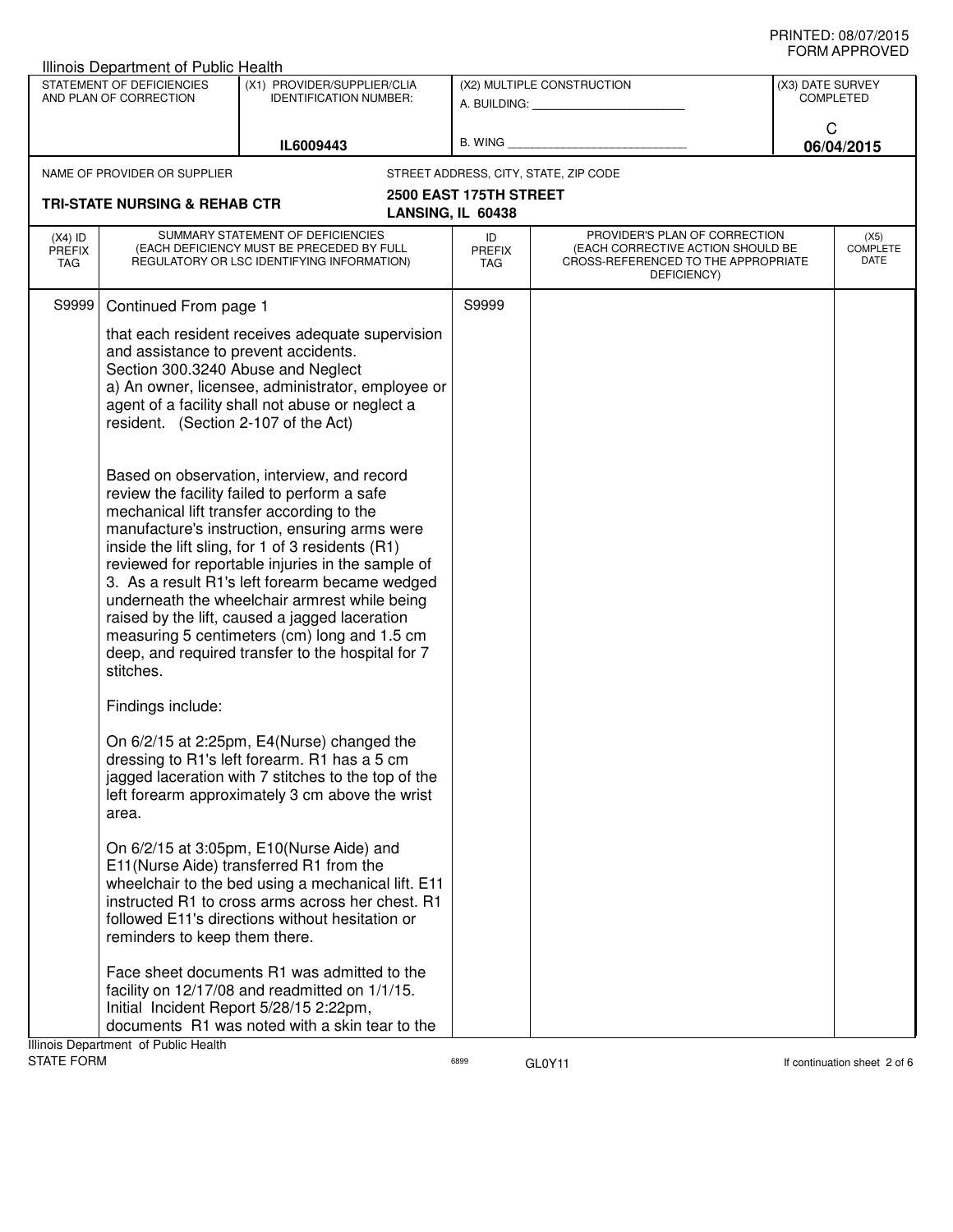| Illinois Department of Public Health                                                                                |                                          |                                                                                                                                                                                                                                                                                                                                                                                                                                                                                                                                                                                                                                                                                                                                                                                                                                                                                                                                                                                                                                                                                                                                                                                                                                                                                                                                                                                                                                                                                                                                                                                                                                                                                                                                                                                                                                                                                                              |                                             |                                                                                                                          |   | ש∟יטוו ו ותושוט          |
|---------------------------------------------------------------------------------------------------------------------|------------------------------------------|--------------------------------------------------------------------------------------------------------------------------------------------------------------------------------------------------------------------------------------------------------------------------------------------------------------------------------------------------------------------------------------------------------------------------------------------------------------------------------------------------------------------------------------------------------------------------------------------------------------------------------------------------------------------------------------------------------------------------------------------------------------------------------------------------------------------------------------------------------------------------------------------------------------------------------------------------------------------------------------------------------------------------------------------------------------------------------------------------------------------------------------------------------------------------------------------------------------------------------------------------------------------------------------------------------------------------------------------------------------------------------------------------------------------------------------------------------------------------------------------------------------------------------------------------------------------------------------------------------------------------------------------------------------------------------------------------------------------------------------------------------------------------------------------------------------------------------------------------------------------------------------------------------------|---------------------------------------------|--------------------------------------------------------------------------------------------------------------------------|---|--------------------------|
| STATEMENT OF DEFICIENCIES<br>(X1) PROVIDER/SUPPLIER/CLIA<br>AND PLAN OF CORRECTION<br><b>IDENTIFICATION NUMBER:</b> |                                          | (X2) MULTIPLE CONSTRUCTION                                                                                                                                                                                                                                                                                                                                                                                                                                                                                                                                                                                                                                                                                                                                                                                                                                                                                                                                                                                                                                                                                                                                                                                                                                                                                                                                                                                                                                                                                                                                                                                                                                                                                                                                                                                                                                                                                   |                                             | (X3) DATE SURVEY<br><b>COMPLETED</b>                                                                                     |   |                          |
|                                                                                                                     |                                          | IL6009443                                                                                                                                                                                                                                                                                                                                                                                                                                                                                                                                                                                                                                                                                                                                                                                                                                                                                                                                                                                                                                                                                                                                                                                                                                                                                                                                                                                                                                                                                                                                                                                                                                                                                                                                                                                                                                                                                                    |                                             | B. WING <b>Example 20</b>                                                                                                | C | 06/04/2015               |
|                                                                                                                     | NAME OF PROVIDER OR SUPPLIER             |                                                                                                                                                                                                                                                                                                                                                                                                                                                                                                                                                                                                                                                                                                                                                                                                                                                                                                                                                                                                                                                                                                                                                                                                                                                                                                                                                                                                                                                                                                                                                                                                                                                                                                                                                                                                                                                                                                              |                                             | STREET ADDRESS, CITY, STATE, ZIP CODE                                                                                    |   |                          |
|                                                                                                                     | <b>TRI-STATE NURSING &amp; REHAB CTR</b> |                                                                                                                                                                                                                                                                                                                                                                                                                                                                                                                                                                                                                                                                                                                                                                                                                                                                                                                                                                                                                                                                                                                                                                                                                                                                                                                                                                                                                                                                                                                                                                                                                                                                                                                                                                                                                                                                                                              | 2500 EAST 175TH STREET<br>LANSING, IL 60438 |                                                                                                                          |   |                          |
| $(X4)$ ID<br><b>PREFIX</b><br>TAG                                                                                   |                                          | SUMMARY STATEMENT OF DEFICIENCIES<br>(EACH DEFICIENCY MUST BE PRECEDED BY FULL<br>REGULATORY OR LSC IDENTIFYING INFORMATION)                                                                                                                                                                                                                                                                                                                                                                                                                                                                                                                                                                                                                                                                                                                                                                                                                                                                                                                                                                                                                                                                                                                                                                                                                                                                                                                                                                                                                                                                                                                                                                                                                                                                                                                                                                                 | ID<br><b>PREFIX</b><br>TAG                  | PROVIDER'S PLAN OF CORRECTION<br>(EACH CORRECTIVE ACTION SHOULD BE<br>CROSS-REFERENCED TO THE APPROPRIATE<br>DEFICIENCY) |   | (X5)<br>COMPLETE<br>DATE |
| S9999                                                                                                               | Continued From page 2                    |                                                                                                                                                                                                                                                                                                                                                                                                                                                                                                                                                                                                                                                                                                                                                                                                                                                                                                                                                                                                                                                                                                                                                                                                                                                                                                                                                                                                                                                                                                                                                                                                                                                                                                                                                                                                                                                                                                              | S9999                                       |                                                                                                                          |   |                          |
|                                                                                                                     | on the left wrist.                       | left arm and an investigation is in progress. This<br>initial report was faxed to the Illinois Department<br>of Public Health on 5/28/15 at 2:09pm. Skin<br>Integrity Event 5/18/15 documents R1 sustained<br>a deep laceration to the left wrist measuring 3 x<br>0.5 cm, steri-strips were applied for a moderate<br>amount of bleeding, the wound edges are<br>irregular, R1 complains of moderate pain, and the<br>physician was notified immediately for the large or<br>deep skin tear/laceration with jagged edges<br>needing sutures. Pain Observation 5/28/15<br>documents R1 complains of pain to a laceration<br>Hospital Transfer Form 5/28/15 documents R1<br>was transferred to the hospital after sustaining a<br>laceration on the left arm above the wrist from<br>hitting arm on metal wheelchair during transfer<br>from wheelchair to bed. Hospital Emergency<br>Room records 5/28/15 document R1 sustained a<br>laceration to the left forearm while being<br>transferred from a wheelchair to the bed, cutting<br>the forearm on metal on the wheelchair. Physical<br>Examination picture documents a 1.5 cm<br>laceration through skin and subcutaneous fat,<br>muscle visible, fascia intact, wound margins<br>serrated in many spots, laceration length 5 cm.<br>Hospital Discharge Instructions 5/28/15<br>document 7 sutures to be removed in 10-14 days.<br>Final Incident Investigation 5/29/15 and faxed at<br>6:49pm, documents R1 sustained a laceration to<br>the left forearm, physician and family were<br>notified, first aid was given, and R1 was sent to<br>the hospital. Staff interviews revealed "R1 was<br>being transferred from the wheelchair to the bed<br>with a mechanical lift, as R1 was being<br>transferred with the mechanical lift and being<br>raised, R1 grabbed the arm of the wheelchair and<br>sustained a laceration to the left arm. R1's room |                                             |                                                                                                                          |   |                          |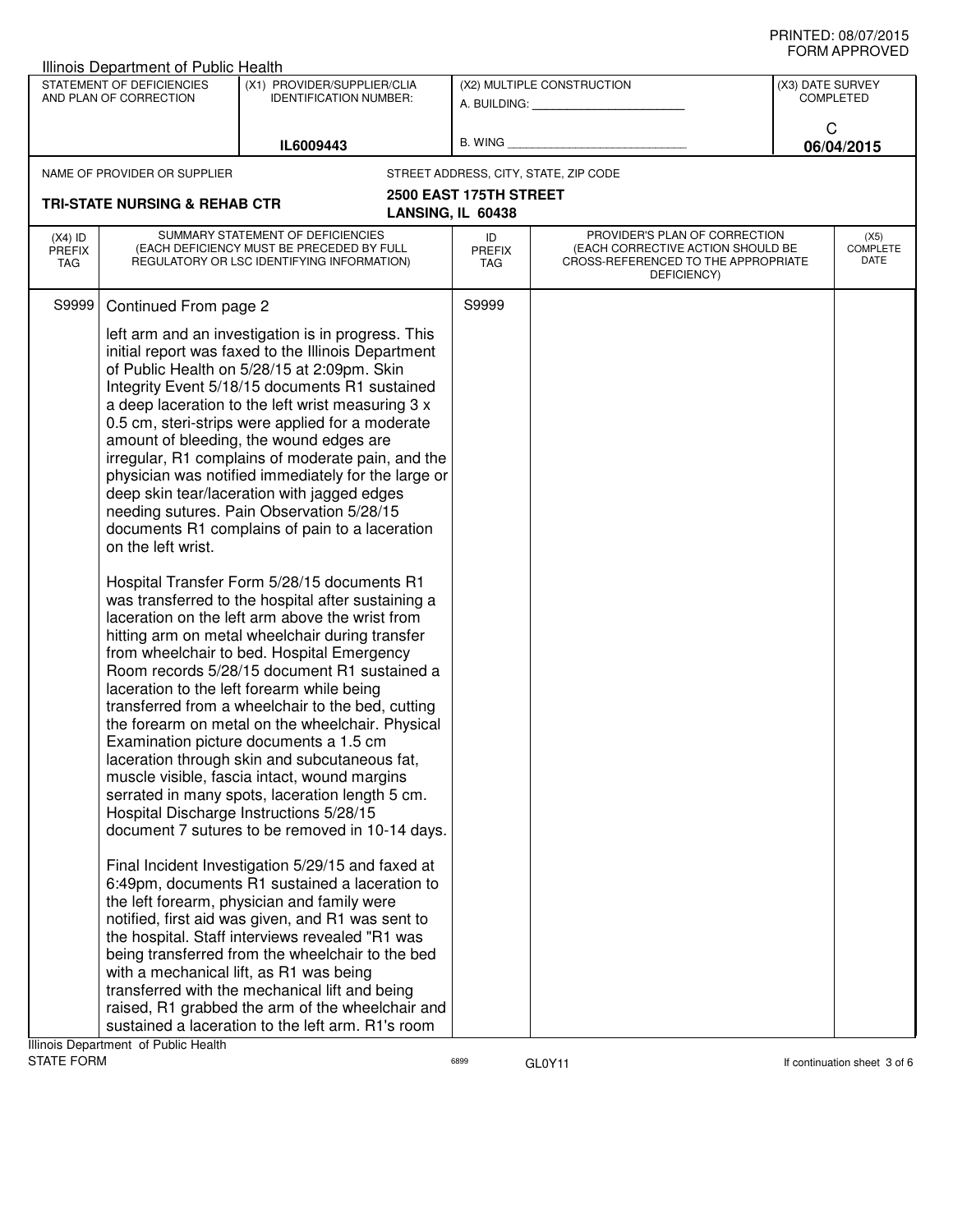| STATEMENT OF DEFICIENCIES<br>(X1) PROVIDER/SUPPLIER/CLIA<br>(X2) MULTIPLE CONSTRUCTION<br>(X3) DATE SURVEY<br>AND PLAN OF CORRECTION<br><b>IDENTIFICATION NUMBER:</b><br><b>COMPLETED</b><br>A. BUILDING: A. BUILDING:<br>C<br>B. WING<br>IL6009443<br>06/04/2015<br>STREET ADDRESS, CITY, STATE, ZIP CODE<br>NAME OF PROVIDER OR SUPPLIER<br>2500 EAST 175TH STREET<br><b>TRI-STATE NURSING &amp; REHAB CTR</b><br>LANSING, IL 60438<br>SUMMARY STATEMENT OF DEFICIENCIES<br>PROVIDER'S PLAN OF CORRECTION<br>$(X4)$ ID<br>ID<br>(X5)<br>(EACH DEFICIENCY MUST BE PRECEDED BY FULL<br>(EACH CORRECTIVE ACTION SHOULD BE<br><b>PREFIX</b><br><b>PREFIX</b><br>DATE<br>REGULATORY OR LSC IDENTIFYING INFORMATION)<br>CROSS-REFERENCED TO THE APPROPRIATE<br>TAG<br>TAG<br>DEFICIENCY)<br>S9999<br>Continued From page 3<br>S9999<br>and resident care equipment was assessed for<br>hazard none observed." Employee In-service<br>5/29/15 documents E3(Nurse Aide) reviewed<br>proper mechanical lift process and need for safe<br>practices, return demonstration during the day<br>while providing patient care. The investigation<br>contains the initial and final report as described<br>above, an unsigned statement on 5/28/15 from<br>E4(Nurse) that E3 stated the laceration occurred<br>when E3 transferred R1 from the wheelchair to<br>the bed, and the care plan and E3 in service as<br>described above.<br>On 6/2/15 at 11:35am, E3 stated on 5/28/15, R1's<br>was being transferred from the wheelchair to the<br>bed with E9(Nurse Aide) using a mechanical lift.<br>R1's arm got stuck between the metal partition<br>and underneath the armrest and R1 said "Don't<br>break my arm" and "Ouch!" E3 stated the transfer<br>continued and once R1 was in bed, E3 noticed<br>something oozing onto R1's left shirt sleeve. E3<br>applied pressure and instructed E9 to inform E4.<br>On 6/2/15 at 11:55am, E2(Director of Nursing)<br>stated that while R1 was being transferred from<br>the wheelchair to the bed using a mechanical lift,<br>R1 reached out for the wheelchair and sustained<br>a cut to the left forearm. The wheelchair was<br>inspected and nothing sharp was found that could<br>have cut R1's arm, and do not know how it<br>happened. E3 was inserviced that residents'<br>arms need to be inside the sling during<br>mechanical lift transfers.<br>On 6/2/15 at 2:45pm, E5(Restorative Nurse) |  | Illinois Department of Public Health |  |  |          |
|---------------------------------------------------------------------------------------------------------------------------------------------------------------------------------------------------------------------------------------------------------------------------------------------------------------------------------------------------------------------------------------------------------------------------------------------------------------------------------------------------------------------------------------------------------------------------------------------------------------------------------------------------------------------------------------------------------------------------------------------------------------------------------------------------------------------------------------------------------------------------------------------------------------------------------------------------------------------------------------------------------------------------------------------------------------------------------------------------------------------------------------------------------------------------------------------------------------------------------------------------------------------------------------------------------------------------------------------------------------------------------------------------------------------------------------------------------------------------------------------------------------------------------------------------------------------------------------------------------------------------------------------------------------------------------------------------------------------------------------------------------------------------------------------------------------------------------------------------------------------------------------------------------------------------------------------------------------------------------------------------------------------------------------------------------------------------------------------------------------------------------------------------------------------------------------------------------------------------------------------------------------------------------------------------------------------------------------------------------------------------------------------------------------------------------------|--|--------------------------------------|--|--|----------|
|                                                                                                                                                                                                                                                                                                                                                                                                                                                                                                                                                                                                                                                                                                                                                                                                                                                                                                                                                                                                                                                                                                                                                                                                                                                                                                                                                                                                                                                                                                                                                                                                                                                                                                                                                                                                                                                                                                                                                                                                                                                                                                                                                                                                                                                                                                                                                                                                                                       |  |                                      |  |  |          |
|                                                                                                                                                                                                                                                                                                                                                                                                                                                                                                                                                                                                                                                                                                                                                                                                                                                                                                                                                                                                                                                                                                                                                                                                                                                                                                                                                                                                                                                                                                                                                                                                                                                                                                                                                                                                                                                                                                                                                                                                                                                                                                                                                                                                                                                                                                                                                                                                                                       |  |                                      |  |  |          |
|                                                                                                                                                                                                                                                                                                                                                                                                                                                                                                                                                                                                                                                                                                                                                                                                                                                                                                                                                                                                                                                                                                                                                                                                                                                                                                                                                                                                                                                                                                                                                                                                                                                                                                                                                                                                                                                                                                                                                                                                                                                                                                                                                                                                                                                                                                                                                                                                                                       |  |                                      |  |  |          |
|                                                                                                                                                                                                                                                                                                                                                                                                                                                                                                                                                                                                                                                                                                                                                                                                                                                                                                                                                                                                                                                                                                                                                                                                                                                                                                                                                                                                                                                                                                                                                                                                                                                                                                                                                                                                                                                                                                                                                                                                                                                                                                                                                                                                                                                                                                                                                                                                                                       |  |                                      |  |  |          |
|                                                                                                                                                                                                                                                                                                                                                                                                                                                                                                                                                                                                                                                                                                                                                                                                                                                                                                                                                                                                                                                                                                                                                                                                                                                                                                                                                                                                                                                                                                                                                                                                                                                                                                                                                                                                                                                                                                                                                                                                                                                                                                                                                                                                                                                                                                                                                                                                                                       |  |                                      |  |  | COMPLETE |
|                                                                                                                                                                                                                                                                                                                                                                                                                                                                                                                                                                                                                                                                                                                                                                                                                                                                                                                                                                                                                                                                                                                                                                                                                                                                                                                                                                                                                                                                                                                                                                                                                                                                                                                                                                                                                                                                                                                                                                                                                                                                                                                                                                                                                                                                                                                                                                                                                                       |  |                                      |  |  |          |
| stated E2 asked her to check R1's wheelchair for<br>sharp edges that could have caused the<br>laceration. E5 stated nothing sharp was found on<br>R1's wheelchair that could have caused the<br>laceration.                                                                                                                                                                                                                                                                                                                                                                                                                                                                                                                                                                                                                                                                                                                                                                                                                                                                                                                                                                                                                                                                                                                                                                                                                                                                                                                                                                                                                                                                                                                                                                                                                                                                                                                                                                                                                                                                                                                                                                                                                                                                                                                                                                                                                           |  | Illinois Department of Public Health |  |  |          |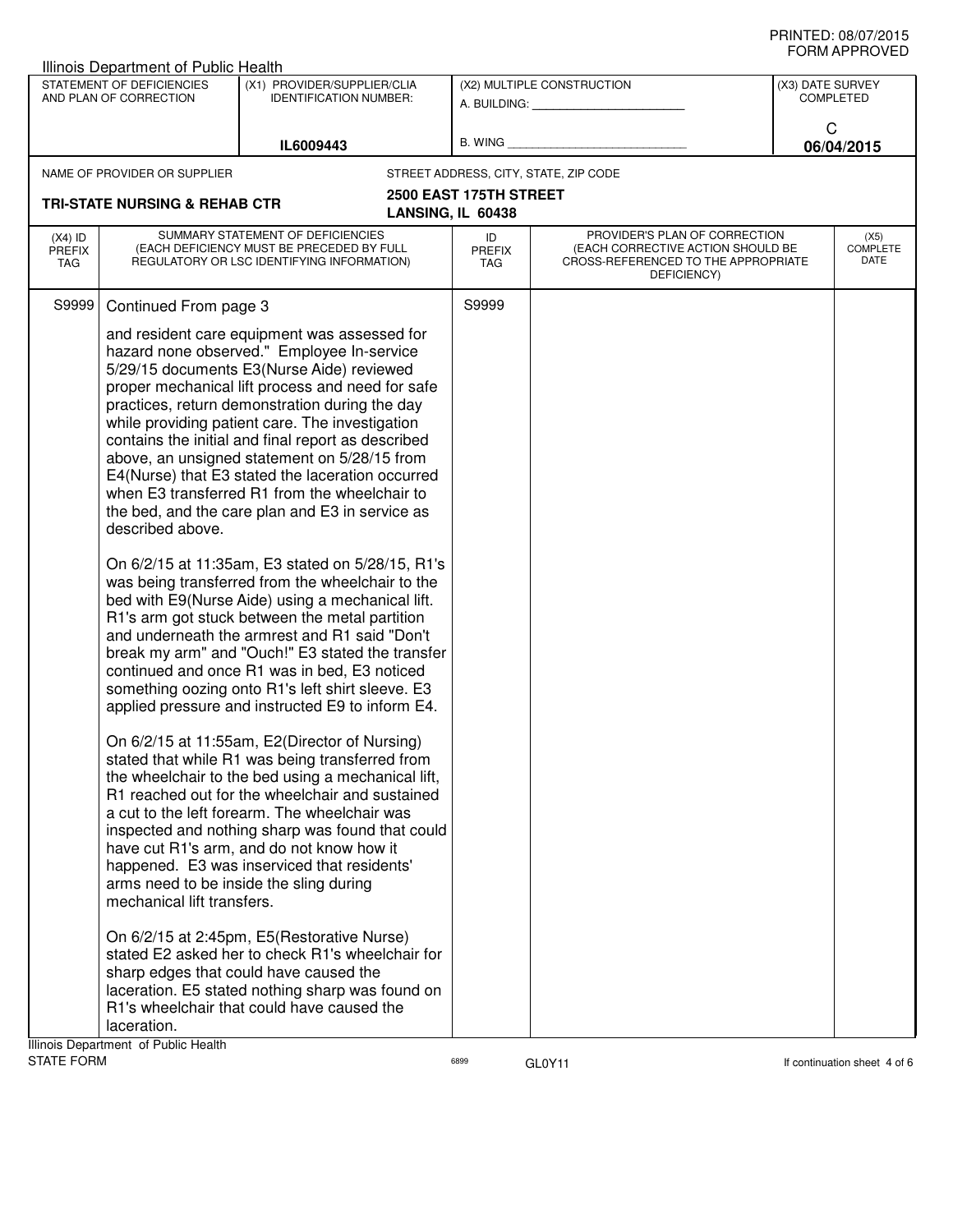|                                                                                                                     | Illinois Department of Public Health                                                                                                                          |                                                                                                                                                                                                                                                                                                                                                                                                                                                                                                                                                                                                                                                                                                                                                                                                                                                                                                                                                                                                                                                                                                                                                                                                                                                                                                                                                                                                                                                                                                                                                                                                                                                                                                                                                                                          |                                             |                                                                                                                          |   |                                 |
|---------------------------------------------------------------------------------------------------------------------|---------------------------------------------------------------------------------------------------------------------------------------------------------------|------------------------------------------------------------------------------------------------------------------------------------------------------------------------------------------------------------------------------------------------------------------------------------------------------------------------------------------------------------------------------------------------------------------------------------------------------------------------------------------------------------------------------------------------------------------------------------------------------------------------------------------------------------------------------------------------------------------------------------------------------------------------------------------------------------------------------------------------------------------------------------------------------------------------------------------------------------------------------------------------------------------------------------------------------------------------------------------------------------------------------------------------------------------------------------------------------------------------------------------------------------------------------------------------------------------------------------------------------------------------------------------------------------------------------------------------------------------------------------------------------------------------------------------------------------------------------------------------------------------------------------------------------------------------------------------------------------------------------------------------------------------------------------------|---------------------------------------------|--------------------------------------------------------------------------------------------------------------------------|---|---------------------------------|
| STATEMENT OF DEFICIENCIES<br>(X1) PROVIDER/SUPPLIER/CLIA<br>AND PLAN OF CORRECTION<br><b>IDENTIFICATION NUMBER:</b> |                                                                                                                                                               | (X2) MULTIPLE CONSTRUCTION                                                                                                                                                                                                                                                                                                                                                                                                                                                                                                                                                                                                                                                                                                                                                                                                                                                                                                                                                                                                                                                                                                                                                                                                                                                                                                                                                                                                                                                                                                                                                                                                                                                                                                                                                               |                                             | (X3) DATE SURVEY<br><b>COMPLETED</b>                                                                                     |   |                                 |
|                                                                                                                     |                                                                                                                                                               | IL6009443                                                                                                                                                                                                                                                                                                                                                                                                                                                                                                                                                                                                                                                                                                                                                                                                                                                                                                                                                                                                                                                                                                                                                                                                                                                                                                                                                                                                                                                                                                                                                                                                                                                                                                                                                                                | B. WING                                     |                                                                                                                          | C | 06/04/2015                      |
|                                                                                                                     | NAME OF PROVIDER OR SUPPLIER                                                                                                                                  |                                                                                                                                                                                                                                                                                                                                                                                                                                                                                                                                                                                                                                                                                                                                                                                                                                                                                                                                                                                                                                                                                                                                                                                                                                                                                                                                                                                                                                                                                                                                                                                                                                                                                                                                                                                          |                                             | STREET ADDRESS, CITY, STATE, ZIP CODE                                                                                    |   |                                 |
|                                                                                                                     | <b>TRI-STATE NURSING &amp; REHAB CTR</b>                                                                                                                      |                                                                                                                                                                                                                                                                                                                                                                                                                                                                                                                                                                                                                                                                                                                                                                                                                                                                                                                                                                                                                                                                                                                                                                                                                                                                                                                                                                                                                                                                                                                                                                                                                                                                                                                                                                                          | 2500 EAST 175TH STREET<br>LANSING, IL 60438 |                                                                                                                          |   |                                 |
| $(X4)$ ID<br><b>PREFIX</b><br>TAG                                                                                   |                                                                                                                                                               | SUMMARY STATEMENT OF DEFICIENCIES<br>(EACH DEFICIENCY MUST BE PRECEDED BY FULL<br>REGULATORY OR LSC IDENTIFYING INFORMATION)                                                                                                                                                                                                                                                                                                                                                                                                                                                                                                                                                                                                                                                                                                                                                                                                                                                                                                                                                                                                                                                                                                                                                                                                                                                                                                                                                                                                                                                                                                                                                                                                                                                             | ID<br><b>PREFIX</b><br><b>TAG</b>           | PROVIDER'S PLAN OF CORRECTION<br>(EACH CORRECTIVE ACTION SHOULD BE<br>CROSS-REFERENCED TO THE APPROPRIATE<br>DEFICIENCY) |   | (X5)<br><b>COMPLETE</b><br>DATE |
| S9999                                                                                                               | Continued From page 4                                                                                                                                         |                                                                                                                                                                                                                                                                                                                                                                                                                                                                                                                                                                                                                                                                                                                                                                                                                                                                                                                                                                                                                                                                                                                                                                                                                                                                                                                                                                                                                                                                                                                                                                                                                                                                                                                                                                                          | S9999                                       |                                                                                                                          |   |                                 |
|                                                                                                                     | or check on R1's position in the lift.<br>happened." E3 stated he spoke with<br>role of the second nurse aide during a<br>Ilinois Denartment of Public Health | On 6/2/15 at 2:50pm, Z1(Physician) stated the<br>facility notified him that R1 sustained a laceration<br>to the left forearm during a transfer from the<br>wheelchair back to bed. R1 has fragile skin and it<br>would not take a lot of force to break the skin<br>when it comes in contact with metal. Z1 stated<br>R1's laceration was jagged and not a smooth cut,<br>caused from the force of pressure of something<br>hard against the skin. The incident could have<br>been avoided by using additional help to keep<br>R1's arms inside the sling, stopping the transfer,<br>On 6/4/15 at 9:20am by phone, E3 stated when<br>R1 stated to not break her arm, E3 stopped the<br>transfer, placed R1's left arm back inside the<br>mechanical lift sling, and started to raise R1 again<br>using the mechanical lift. When asked why E3<br>was stating something different today from<br>6/2/15, E3 stated "I had to think twice about what<br>E1(Administrator), E2, and Z2(Consultant) on<br>6/3/15 and E1 and Z2 "wanted to make sure what<br>happened really happened" on 5/28/15. E3 stated<br>R1 had a habit of reaching for things and it is E3's<br>responsibility to make sure a resident's arms and<br>legs are inside the mechanical lift sling during<br>transfers. E3 stated E2 re-educated him on<br>5/29/15 on the proper and safe use of a<br>mechanical lift, including keeping all body parts<br>inside the cling during the transfer process.<br>On 6/4/15 at 10:30am, E9 stated she did not see<br>what happened when R1 yelled about her arm<br>during the mechanical lift transfer. E9 stated the<br>mechanical lift transfer is to guide the sling<br>carrying the resident, make sure the equipment is<br>working and the patient is safe. One aide pushes |                                             |                                                                                                                          |   |                                 |

ERSP GLOY11 CONTROLLER GRAM GLOY11